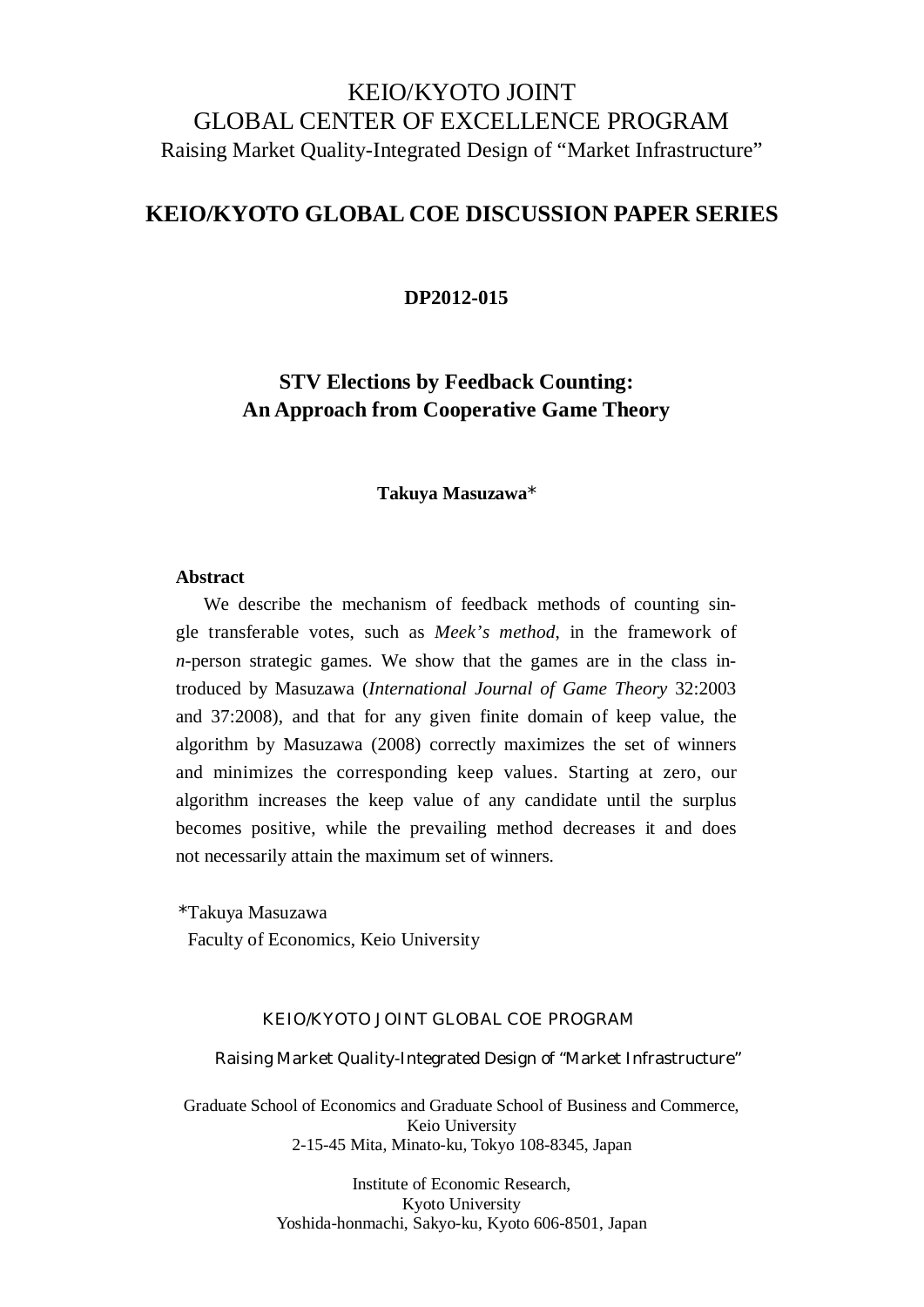# STV Elections by Feedback Counting: An Approach from Cooperative Game Theory

Takuya Masuzawa*<sup>∗</sup>*

August 28, 2012

#### **Abstract**

We describe the mechanism of feedback methods of counting single transferable votes, such as *Meek's method*, in the framework of *n*-person strategic games. We show that the games are in the class introduced by Masuzawa (*International Journal of Game Theory* 32:2003 and 37:2008), and that for any given finite domain of keep value, the algorithm by Masuzawa (2008) correctly maximizes the set of winners and minimizes the corresponding keep values. Starting at zero, our algorithm increases the keep value of any candidate until the surplus becomes positive, while the prevailing method decreases it and does not necessarily attain the maximum set of winners.

**Keywords** Single transferable vote, Meek's method, New Zealand Method, Efficient algorithm, N-person prisoner's dilemma, Cooperative game theory.

*<sup>∗</sup>*E-mail: masuzawatakuya(at)gmail.com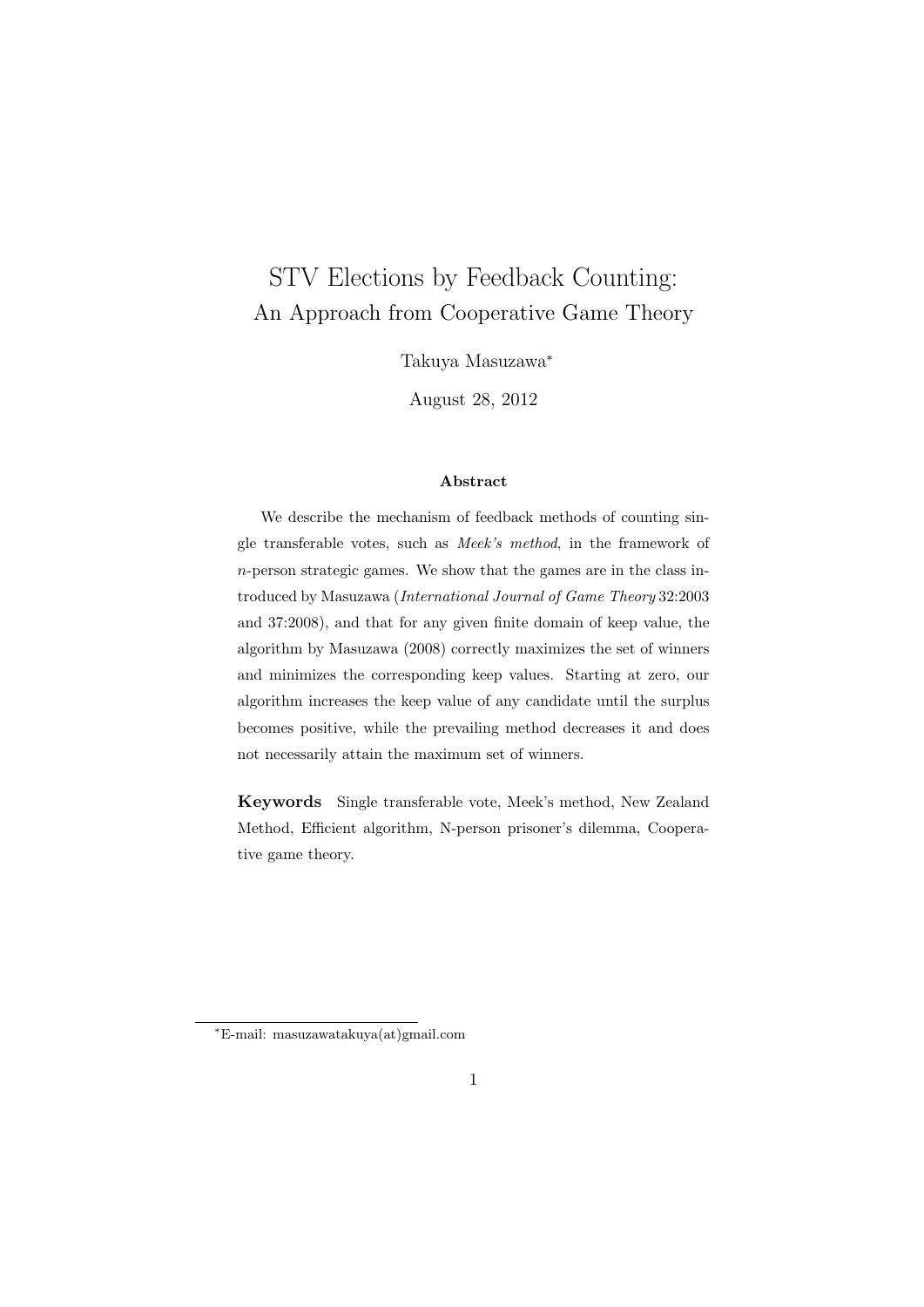### **1 Introduction**

The single transferable vote (STV) is a voting system designed to achieve proportional representation through preferential voting. In this system, the procedure consists of the repetition of two stages, called the surplus transfer stage and the eliminating stage in this paper. In the surplus transfer stage, any candidate whose number of votes exceeds the quota is elected as a winner, and the surplus is distributed to other candidates according to the preferences. If all seats are filled, then the procedure is completed. Otherwise, the procedure enters the eliminating stage. Then, some candidates are chosen as losers and all of their votes are transferred by some rule. After this, the procedure goes back to the surplus transfer stage, where new winners are elected.

Many kinds of methods of surplus transfer have been discussed and implemented. In the most traditional method, the votes to be transferred are randomly selected. To remove the randomness, in the Gregory method and its variants, any single vote is partitioned into fractions and they are chosen proportionally to be transferred. In such methods, since any vote is not transferred to any elected candidate, the order of surplus transfer affects the results. In implementing these methods, a detailed rule must be fixed, sometimes without persuasive reason.

Meek (1969, 1970), Woodall (1983), and Warren (1994) proposed *feedback methods* in which any candidate has his/her *keep value* according to which he/she retains his/her votes and the remainder is transferred even to elected candidates. The winners are determined by the keep value vector such that (i) the sum of votes credited to any candidate does not exceed the quota only if his/her keep value is 1 and (ii) the surplus of any winner is decreased as much as possible. The feedback methods are formalized by simple principles without any reference to complicated details and carried out quite easily by machine. Meek's method is adopted in some local assemblies of New Zealand. In Schedule 1A of Local Electoral Regulations 2001, "New Zealand method of counting single transferable votes" is prescribed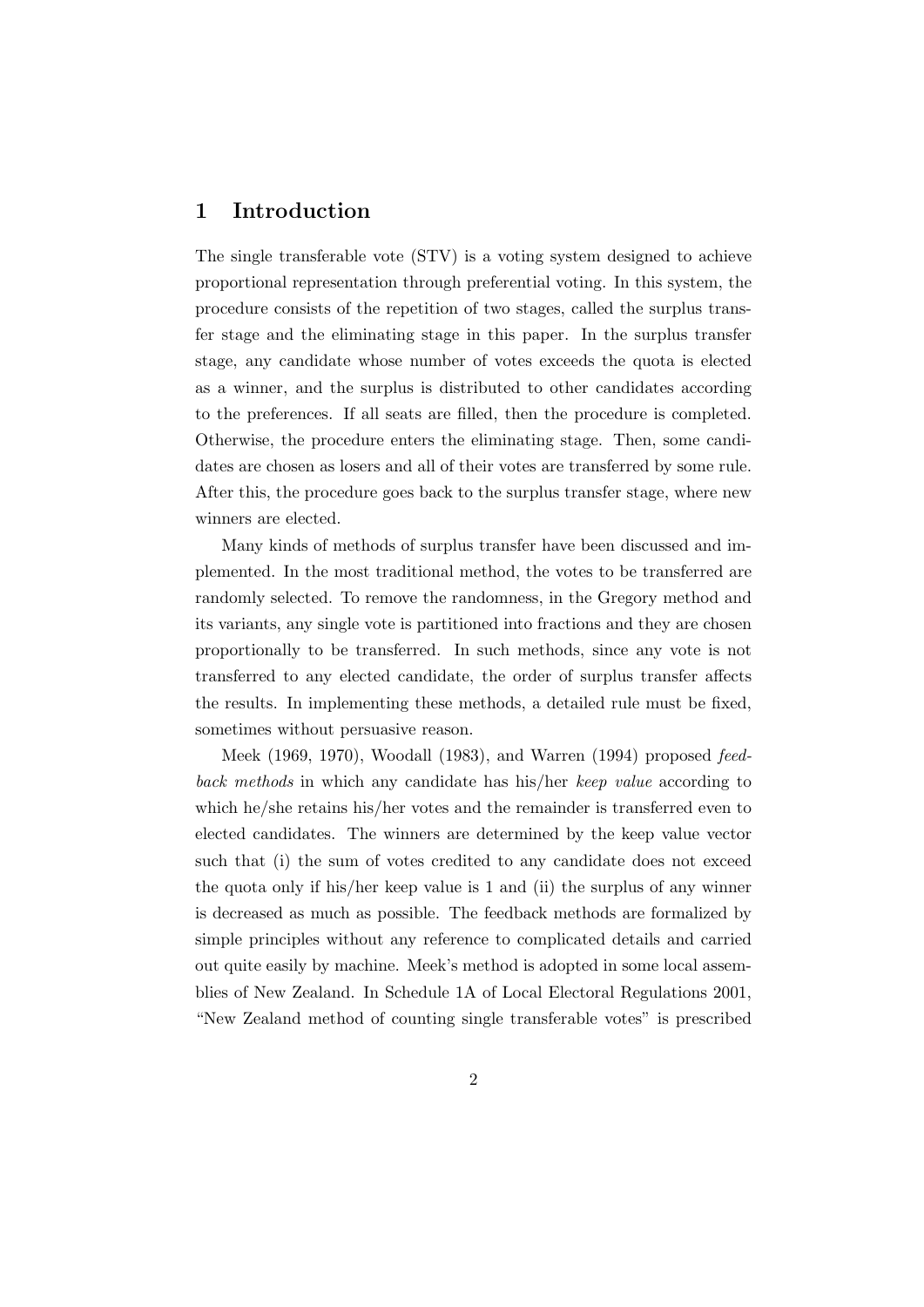(See Hill, 2006).

In this paper, we will describe the feedback mechanism of transferring votes by a strategic form game in which any candidate, as a player, chooses his/her keep value as a strategy and gets the fractions of votes credited to him/her as a payoff. Then, it will be shown that the game satisfies *the punishment-dominance condition* introduced by Masuzawa (2003), which implies remarkable properties in game theory and has a wide range of applications. Further, we show that for any given finite domain of keep values, the algorithm introduced in Masuzawa (2008) maximizes the set of candidates with positive surplus and minimizes the corresponding keep values. As will be shown, note that the prevailing method, such as New Zealand method, does not maximize the set of winners.

The remainder of this paper is organized as follows. In Section 2, we describe the situation by a game and briefly review the theory of games with punishment-dominance condition. In Section 3, from the theory, we derive an algorithm for determining the maximum set of winners and the minimum keep value vector. Surprisingly, in our derived method, the keep values are increasingly updated: any candidate increases his/her keep value; in contrast, in the prevailing methods, any candidate decreases it. In Section 4, we show that the difference between our method and the prevailing ones affects the determination of the winners.

### **2 Preliminaries**

### **2.1 Description by Strategic Games**

We consider a class of games to analyze the procedure of counting single transferable votes. The set of players, *N*, are all candidates. Any candidate, *i*, chooses his/her *keep value*,  $a^i \in [0,1]$ , of votes, the remainder of which is transferred to the others or wasted. The domain of  $a^i$  is confined to a subset,  $X^i$ , of [0, 1] such that  $0, 1 \in X^i$ . By  $a^S$  we denote the list of the keep values over a set of candidates  $S \subset N$ , whose *i*-th coordinate is  $a^i$  for all  $i \in S$ . The payoff of a candidate is defined by the *surplus*:  $s^{i}(a^{N}) = v^{i}(a^{N}) - q(a^{N}),$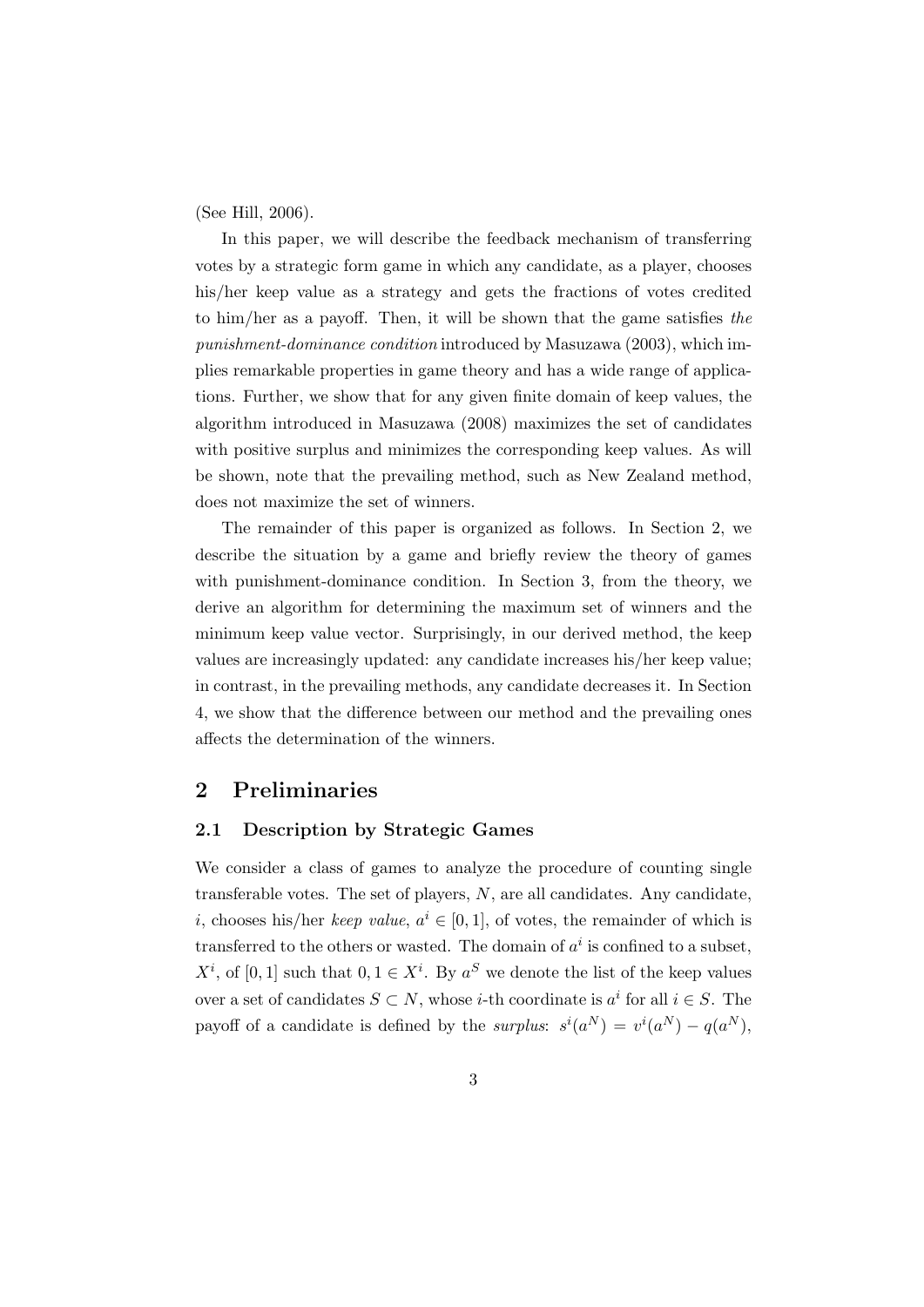where  $v^{i}(a^{N})$  is the summation of the *fractions of votes* credited to him, and  $q(a^N)$  is the threshold of votes to be elected as a winner, called the *quota*.

In Meek's rule, for any whole vote,  $\alpha$ , which ranks  $i_1, i_2, \ldots, i_k, \ldots$  in this order, the fraction of  $\alpha$  transferred to candidate  $i_k$  is  $m^{\alpha}(i_k) := (1 - a^{i_1})(1$  $a^{i_2}$ )...  $(1 - a^{i_{k-1}})a^{i_k}$ . On the other hand, in Warren's rule, the fraction transferred to candidate  $i_k$  is  $w^{\alpha}(i_k) := \min\{a^{i_k}, \max\{0, 1-\sum_{j < k} a^{i_j}\}.$  Then  $v^{i_k}(a^N)$  is defined as the sum of the fractions candidate  $i_k$  received: the summation of  $m^{\alpha}(i_k)$  over all votes  $\alpha$  in Meek's, and that of  $w^{\alpha}(i_k)$  in Warren's.

We assume that the number of votes retained by any winner must exceed the quota. We use, for example,  $(\sum_{i \in N} v^i(a^N)) / (\text{seats} + 1)$  rather than (the minimum unit of the fraction of vote  $+\sum_{i\in N} v^i(a^N)$ /(seats +1) as Droop's  $\text{quota}^1$ .

### **2.2 Games with Punishment-Dominance**

In sum, a feedback counting mechanism of STV election is specified by a strategic form game  $(N, (X^i)_{i \in N}, (v^i)_{i \in N}, q)$  where the payoff is defined by  $s^i(a^N) = v^i(a^N) - q(a^N)$ . We assume that the game has the following properties:

### **Assumption 1**

For all  $a^N \in \prod_{i \in N} X^i$ , all  $i \in N$ , and all  $x^i, y^i \in X^i$ ,

- **(i)** any decrease of the keep value does not decrease any other's votes: if  $x^i > y^i$  then  $v^j(a^{N\setminus\{i\}}, x^i) \leq v^j(a^{N\setminus\{i\}}, y^i)$  for all  $j \in N \setminus \{i\}$ , and
- **(ii)** any decrease of the keep value does not increase the quota: if  $x^i > y^i$  then  $q(a^{N\setminus\{i\}}, x^i) \geq q(a^{N\setminus\{i\}}, y^i)$ .

From Assumption 1, it can be easily shown that the game satisfies the following.

<sup>&</sup>lt;sup>1</sup>See Lundell and Hill  $(2007)$  and Janson  $(2011)$ .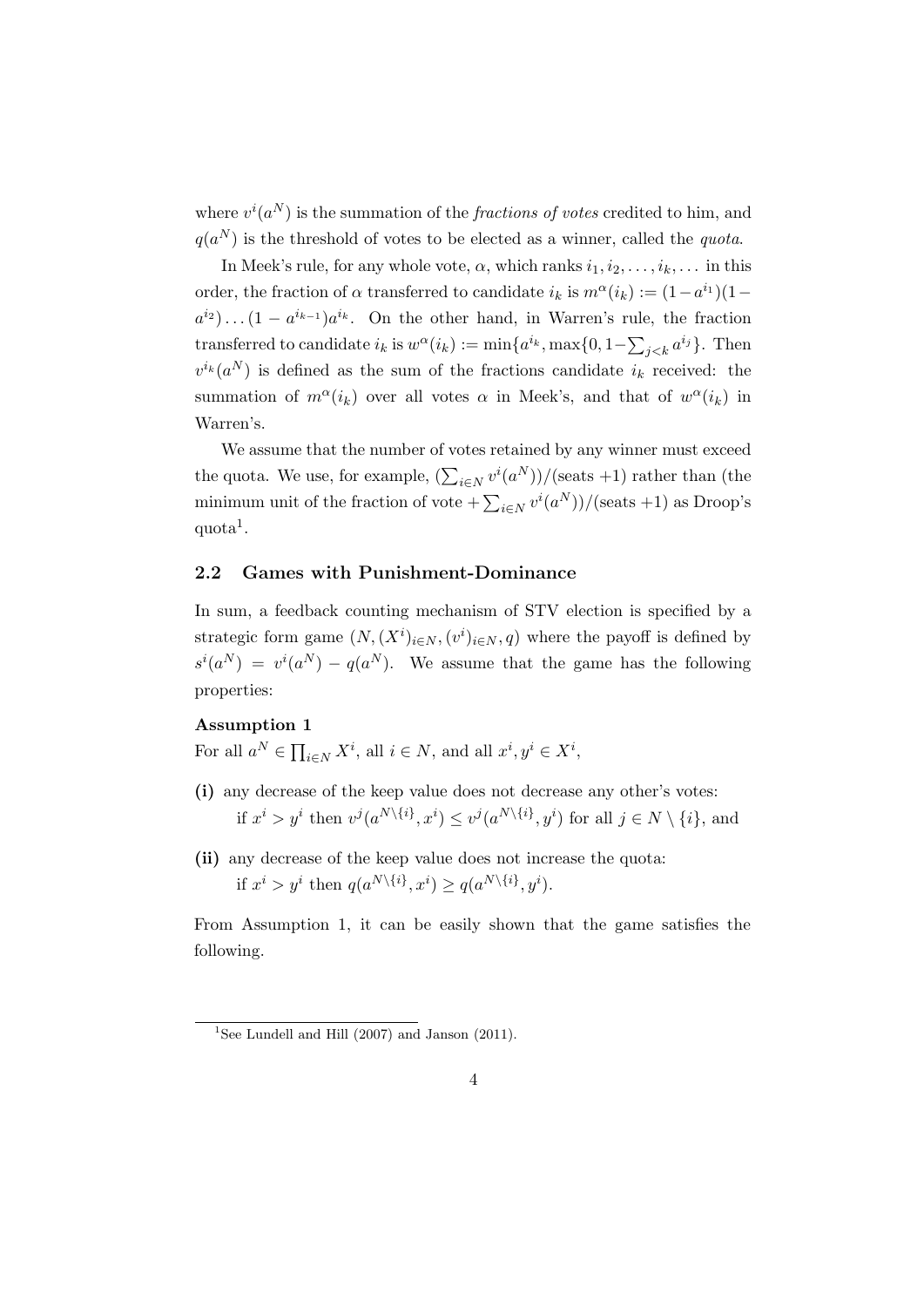### **Condition 1 (Punishment-Dominance Condition)**

For all  $i \in N$ , all  $x^i, y^i \in X^i$ , all  $j \in N \setminus \{i\}$ , and all  $a^{N \setminus \{i\}} \in \prod_{j' \in N \setminus \{i\}} X^{j'}$ ,

if 
$$
x^i > y^i
$$
 then,  $s^j(a^{N\setminus\{i\}}, x^i) \leq s^j(a^{N\setminus\{i\}}, y^i)$ .

This condition implies important properties of cooperative solutions and the situations with monotone externality, such as *n*-person prisoners' dilemma game, public good provision game, and Cournot oligopoly game, all satisfy this condition<sup>2</sup>.

Masuzawa (2008) has given an efficient algorithm to compute the cooperative solutions in cases where  $X^i$  is finite. Note that if we assume the minimum unit of the scale,  $h > 0$ , the domain,  $X^i$ , is finite. In such a finite case, for all  $i \in N$  and all  $a^i \in X^i \setminus \{1\}$ , we can define  $succ(a^i) := \min\{c \in \{1\}$  $X^i: c > a^i$ . Similarly,  $\boldsymbol{pre}(a^i) := \max\{c \in X^i: c < a^i\}$  is well-defined for all  $a^i \in X^i \setminus \{0\}$ . We assume, hereafter, the following.

### **Assumption 2**

For all  $i \in N$ ,  $X^i$  is finite and  $0, 1 \in X^i$ .

Note that for computation by any given real machine, this assumption is indispensable.

The basic sub-algorithm in Masuzawa (2008) finds the solutions of a class of problems called MGSP (minimum guaranteeing problem) for all vectors of real numbers,  $(r^i)_{i \in N}$ :

### **Problem 1**

Find the minimum of vectors  $a^N \in \prod_{i \in N} X^i$  such that

$$
for all  $i \in N$ ,  $s^i(a^N) > r^i$  or  $a^i = 1$ . (1)
$$

If  $a^N \in \prod_{i \in N} X^i$  satisfies the constraint,  $a^N$  is called *feasible*. Note that at least one feasible vector,  $(1, 1, \ldots, 1)$ , exists, and that a feasible vector,  $a^{*i}$ , is the minimum if  $a^i \geq a^{*i}$  for all  $i \in N$  and all feasible vectors,  $a^N$ . It can be easily shown that the minimum necessarily exists, and is attained by the following algorithm.

 ${}^{2}$ See Masuzawa (2003).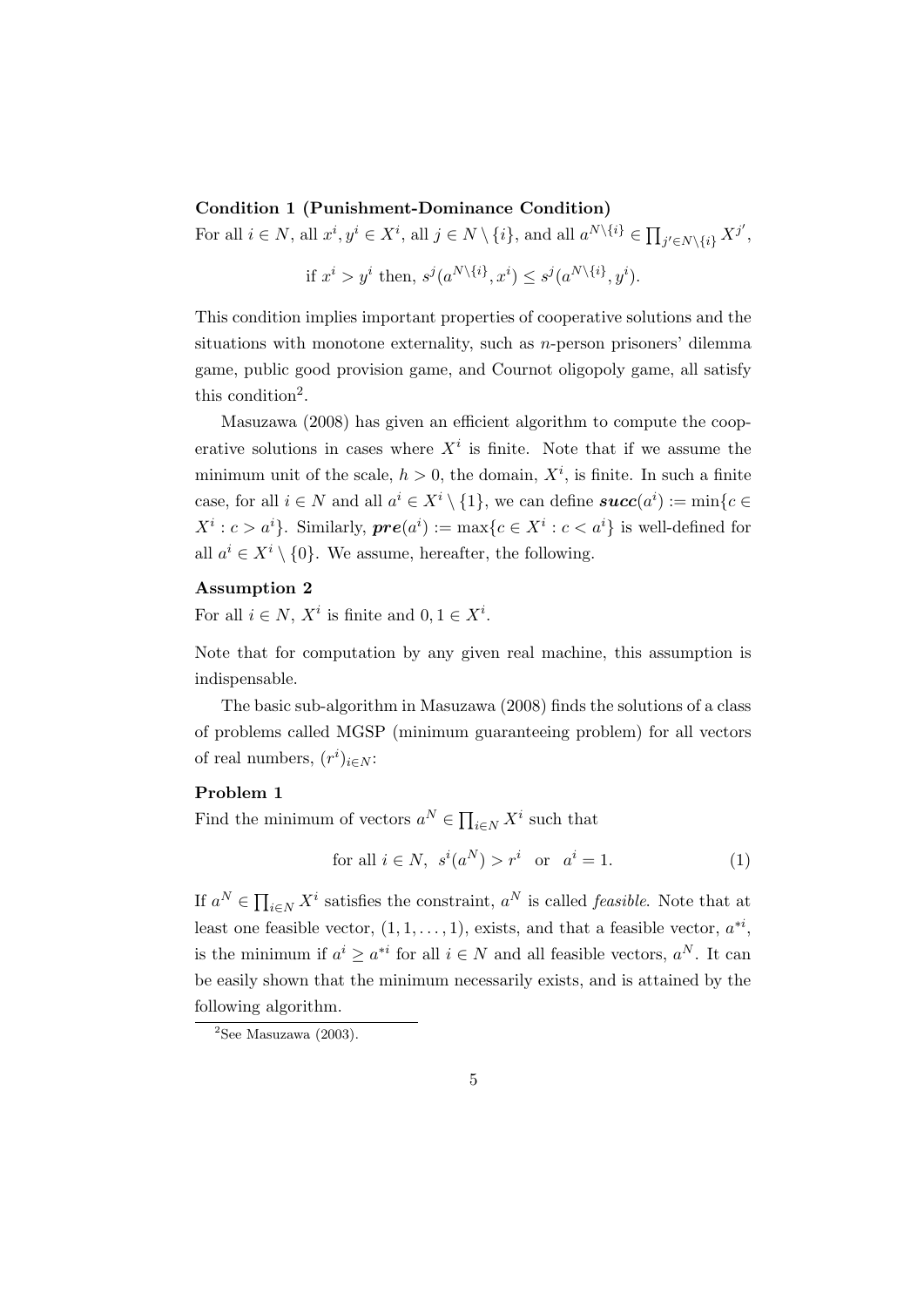#### **Algorithm 1**

- 1.  $a^i := 0$  for all  $i \in N$
- 2. while  $a^N$  is not feasible **do begin** 
	- $S := \{ i \in N : s^i(a^N) > r^i \text{ or } a^i = 1 \};$
	- (b)  $a^i := succ(a^i)$  for all  $i \in N \setminus S$  end

**Justification** To justify the algorithm, let  $a^{*N}$  be feasible. It suffices to show that  $a^N \leq a^{*N}$  at any time during the computation. To see this, note that if  $a^i = a^{*i}$  and  $a^N \leq a^{*N}$ , then, from Condition 1,  $s^i(a^N) \geq s^i(a^{*N})$ , and thus  $i \in S$ .

**Order-independence** Note that we can replace step (2b) by

 $(2b')$   $a^i := succ(a^i)$  for some  $i \in N \setminus S$ 

since this change preserves the property that  $a^N \leq a^{*N}$  at any time during the computation. Further, since  $s^{i}(\boldsymbol{a}^{N\setminus\{i\}}, \boldsymbol{a}^{i})$  is decreasing unless  $\boldsymbol{a}^{i}$  is updated, the update of  $a^i$  into

$$
\min\{a^i \ge a^i : s^i(a^{N\setminus\{i\}}, a^i) > r^i \text{ or } a^i = 1\}
$$

does not violate the relation,  $a^N \leq a^{*N}$ , for all feasible vectors  $a^{*N}$ .

**Weak inequality** If we substitute for (1) of Problem 1,

$$
for all  $i \in N$ ,  $s^i(a^N) \ge r^i$  or  $a^i = 1$  (2)
$$

then, to recover the exactness of the algorithm, we only have to replace (2a) of Algorithm 1 by

 $(2a^{n})$   $S := \{i \in N : s^{i}(a^{N}) \geq r^{i} \text{ or } a^{i} = 1\}.$ 

### **3 Determination of the winners**

Now, let us derive an algorithm to determine the winners from the theory of games with punishment-dominance condition. In the surplus transfer stage,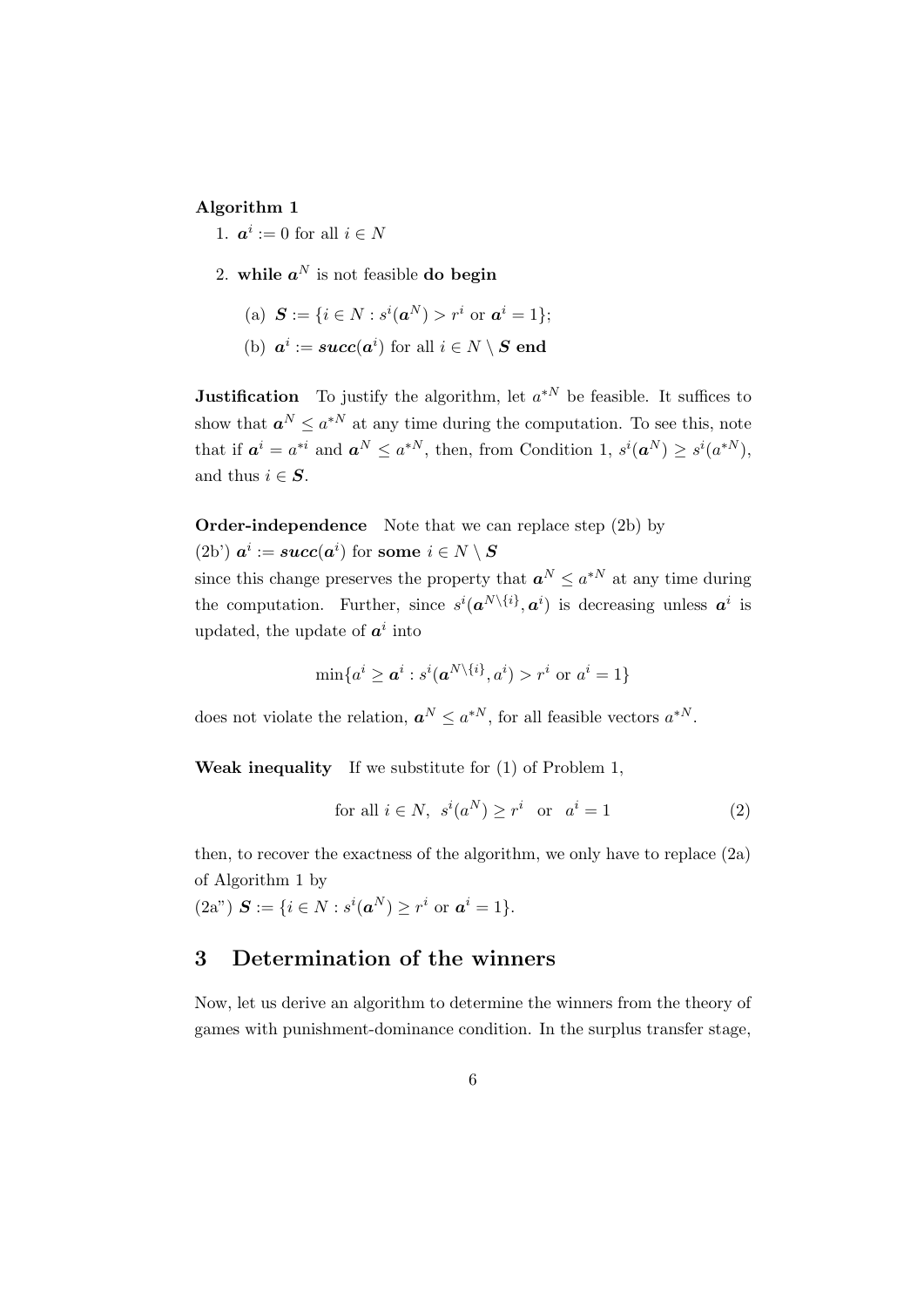any candidate with a non-positive surplus is not allowed to transfer any of his/her votes: if  $s^i(a^N) \leq 0$ , then  $a^i = 1$ . Given  $a^N \in \prod_{i \in N} X^i$ , the winners are determined by  $W := \{i \in N : s^i(a^N) > 0\}$ . To obtain the maximum set of winners, consider the following problem:

### **Problem 2 (Minimum keep value problem)**

Find the minimum of vectors  $a^N$  such that

for all 
$$
i \in N
$$
,  $s^i(a^N) > 0$  or  $a^i = 1$ .

Let  $a_1^N, a_2^N, \ldots, a_k^N$  be feasible vectors, and define  $S_k = \{i : s^i(a_k^N) > 0\}.$ Then from Condition 1, for all  $i \in \bigcup_j S_j$ ,  $s(a_*^N) > 0$ , where  $a_*^N$  is defined by  $a_*^i = \min\{a_j^i : j = 1, 2, \ldots, k\}$ . Thus, there exists a set of players  $S \subset N$ and a feasible vector  $a_*^N$  such that  $S = \{i \in N : s^i(a^{*N}) > 0\} = \cup\{i \in N : s^i(a^{*N}) > 0\}$  $N: s^i(a^N) > 0$ , where the union is taken over all feasible vectors,  $a^N$ . In particular, by Assumption 2, we can take *a <sup>∗</sup><sup>N</sup>* as the minimum. In other words, Problem 2 determines the maximum set of winners where there is no transfer from the non-winners.

Since Problem 2 is an example of Problem 1, the solution of Problem 2 is obtained by the following algorithm.

### **Algorithm 2**

1.  $a^i := 0$  for all  $i \in N$ 

2. while  $a^N$  is not feasible **do begin** 

(a)  $S := \{i : s^i(a^N) > 0 \text{ or } a^i = 1\};$ 

(b)  $a^i := succ(a^i)$  for all  $i \in N \setminus S$  end

### **Acceleration**

Both Meek's and Warren's rules satisfy the following assumption.

### **Assumption 3**

For all  $a^N \in \prod_{i \in N} X^i$ , all  $i \in N$ , and all  $x^i, y^i \in X^i$ ,

if 
$$
x^i > y^i
$$
, then  $s^i(a^{N\setminus\{i\}}, x^i) \geq s^i(a^{N\setminus\{i\}}, y^i)$ .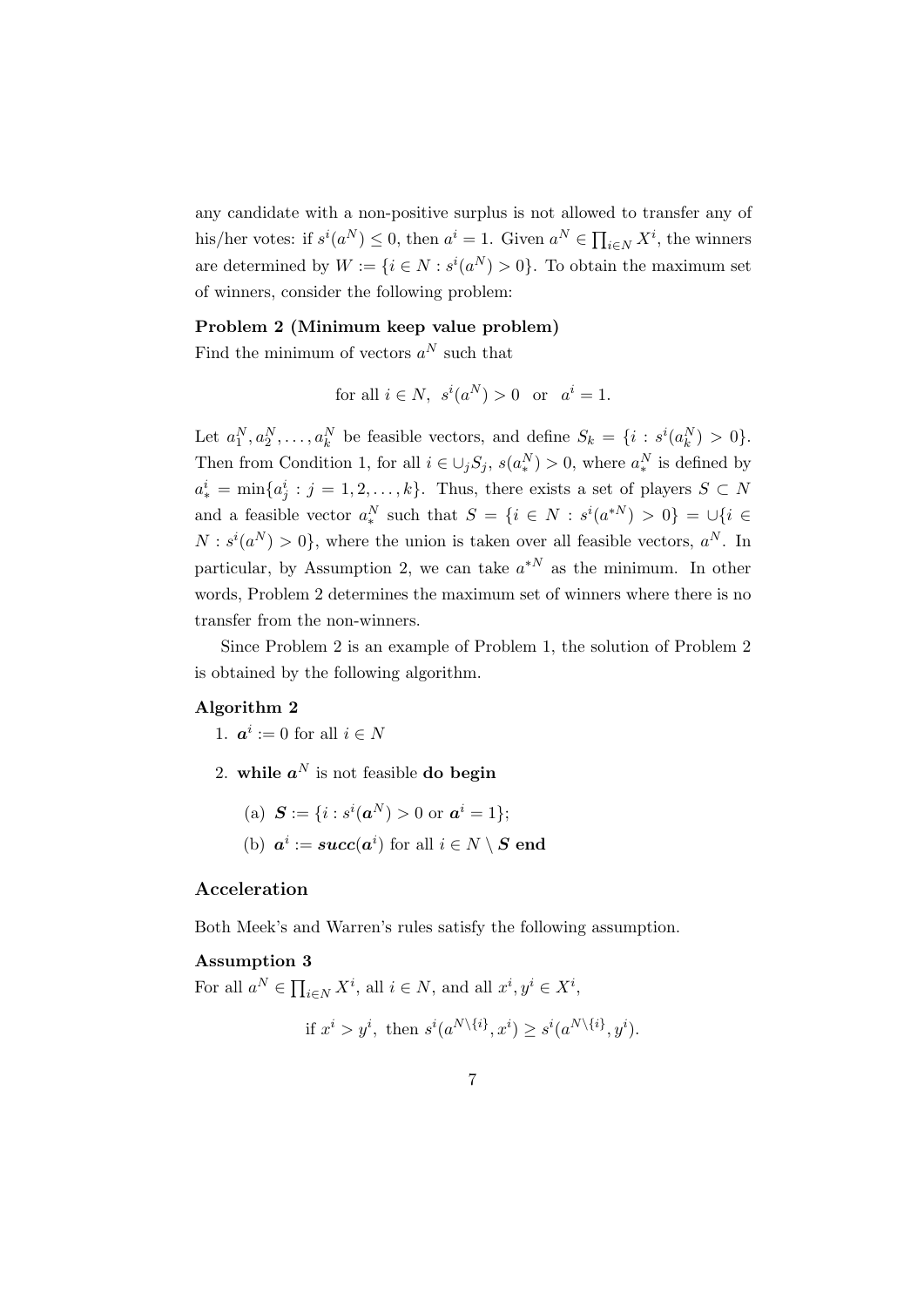By Assumption 3 and the order-independence previously discussed, instead of  $succ(a^i)$ , we can update  $a^i$  into  $\min\{a^i : s^i(a^{N\setminus\{i\}}, a^i) > 0$  or  $a^i = 1\},$ which can be obtained by the binary method. Sometimes, this modification can speed up computation. Further, in specific situations, some criteria are available for acceleration. For example, in Meek's rule, one can update the keep value by rule:

$$
\boldsymbol{a}^i := \min\left\{a^i \in X^i: a^i > \frac{\boldsymbol{a}^i \cdot q(\boldsymbol{a}^N)}{v^i(\boldsymbol{a}^N)} \text{ or } a^i = 1\right\}.
$$

#### **After Eliminating Losers**

If all seats are not filled in the surplus transfer stage, then, in the subsequent eliminating stage, some of candidates become losers, denoted by *L*, and all of their votes are transferred: for all  $i \in L$ ,  $a^i := 0$ . Typically, in every eliminating stage, the candidate with the fewest votes is added to the set of losers. After this, the surplus transfer stage is repeated again and other candidates are newly elected by the following.

### **Problem 3**

Find the minimum of vectors  $b^N$  such that

for all 
$$
i \in N \setminus L
$$
,  $s^i(b^N) > 0$  or  $b^i = 1$ ;  
for all  $i \in L$ ,  $s^i(b^N) > 0$  or  $b^i = 1$  or  $b^i = 0$ .

Let  $b^{*N}$  be the minimum. First, note that for all  $i \in L$ ,  $b^{*i} = 0$  from Condition 1. Second, if  $a^{*N}$  is the solution of Problem 2, then it also satisfies the constraint of Problem 3. It follows that  $a^{*i} \geq b^{*i}$  for all  $i \in N$ . In other words, the minimum keep value vector is decreasing in the iteration of the surplus transfer stages. Third, one can easily see that the following algorithm finds additional winners.

### **Algorithm 3**

- 1.  $\mathbf{b}^i := 0$  for all  $i \in \mathbb{N}$
- 2. while  $b^N$  is not feasible **do begin**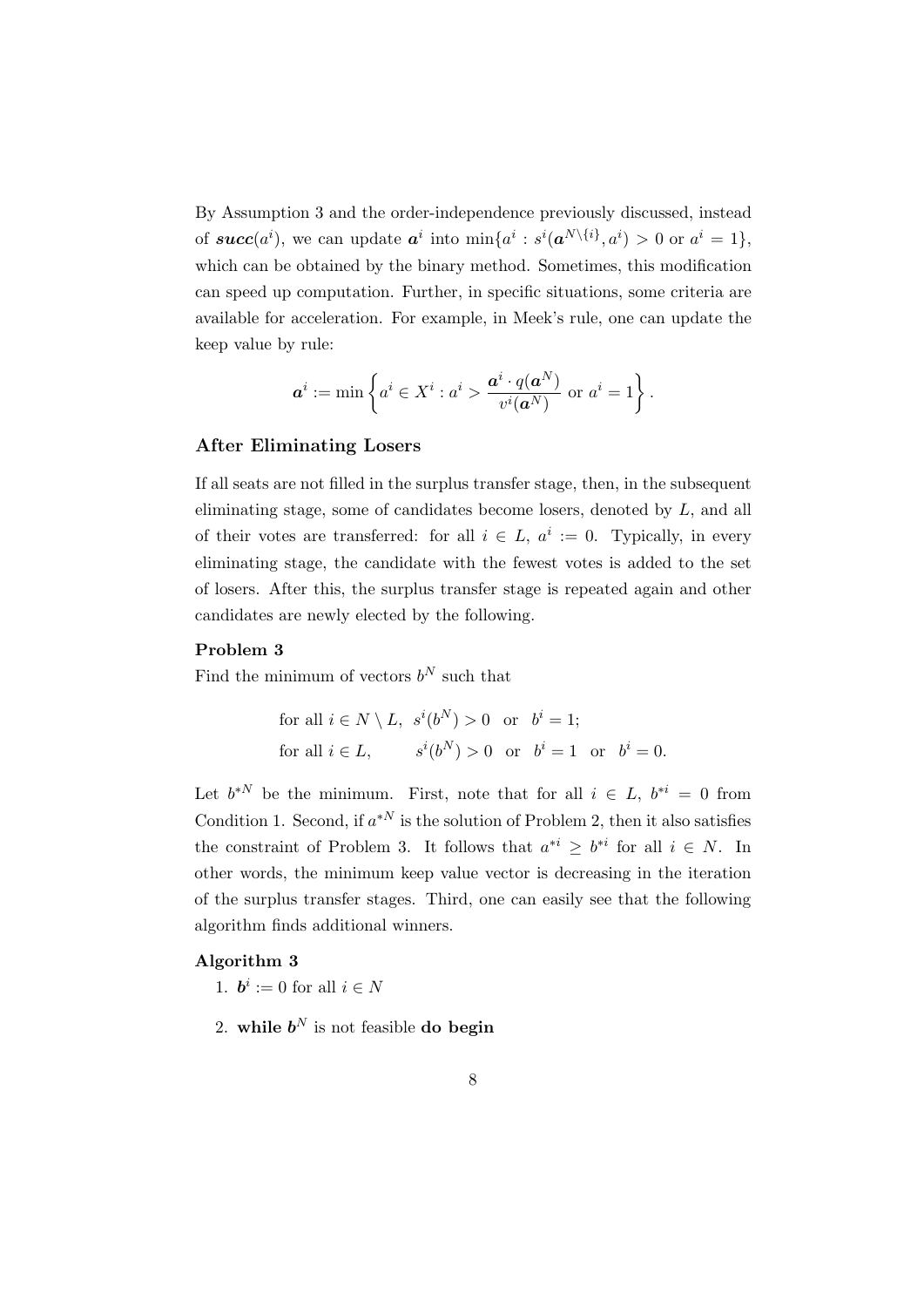- $S := \{ i : s^i(b^N) > 0 \text{ or } b^i = 1 \} \cup D;$
- (b)  $b^i := succ(b^i)$  for all  $i \in N \setminus S$  end

### **4 Decreasing Keep Value**

### **4.1 Decreasing Method**

While the keep value of any candidate is increasing in Algorithm 2, it is decreasing in the prevailing methods: at first, any candidate retains all of his/her votes,  $a^i := 1$ , and any candidate with positive surplus iteratively decreases it as much as it remains positive. In other words, the prevailing method is formalized as follows.

### **Algorithm 4**

- 1.  $c^i := 1$  for all  $i \in N$ ;
- 2.  $S := \emptyset$ ;
- 3. while  $S \neq N$  do begin
	- $S := \{i : s^i(c^{N \setminus \{i\}}, pre(c^i)) \leq 0 \text{ or } c^i = 0\};\$
	- (b)  $c^i := pre(c^i)$  for all  $i \in N \setminus S$  end

Consider  $s^{*i}(d^N)$  defined by

$$
s^{*i}(d^N) := \begin{cases} q(c^{N\setminus\{i\}}, 0) & \text{if } d^i \neq 1 \\ -s^i(c^{N\setminus\{i\}}, pre(c^i)) & \text{otherwise,} \end{cases}
$$

where  $c^i := 1 - d^i$  for all  $i \in N$ . Then, the same condition as Condition 1 is satisfied for  $s^{*i}$ . It follows that Algorithm 4 is the solution of the following problem:

### **Problem 4**

Find the maximum of vectors  $c^N$  such that

for all 
$$
i \in N
$$
,  $s^i(c^{N\setminus\{i\}}, pre(c^i)) \leq 0$  or  $c^i = 0$ .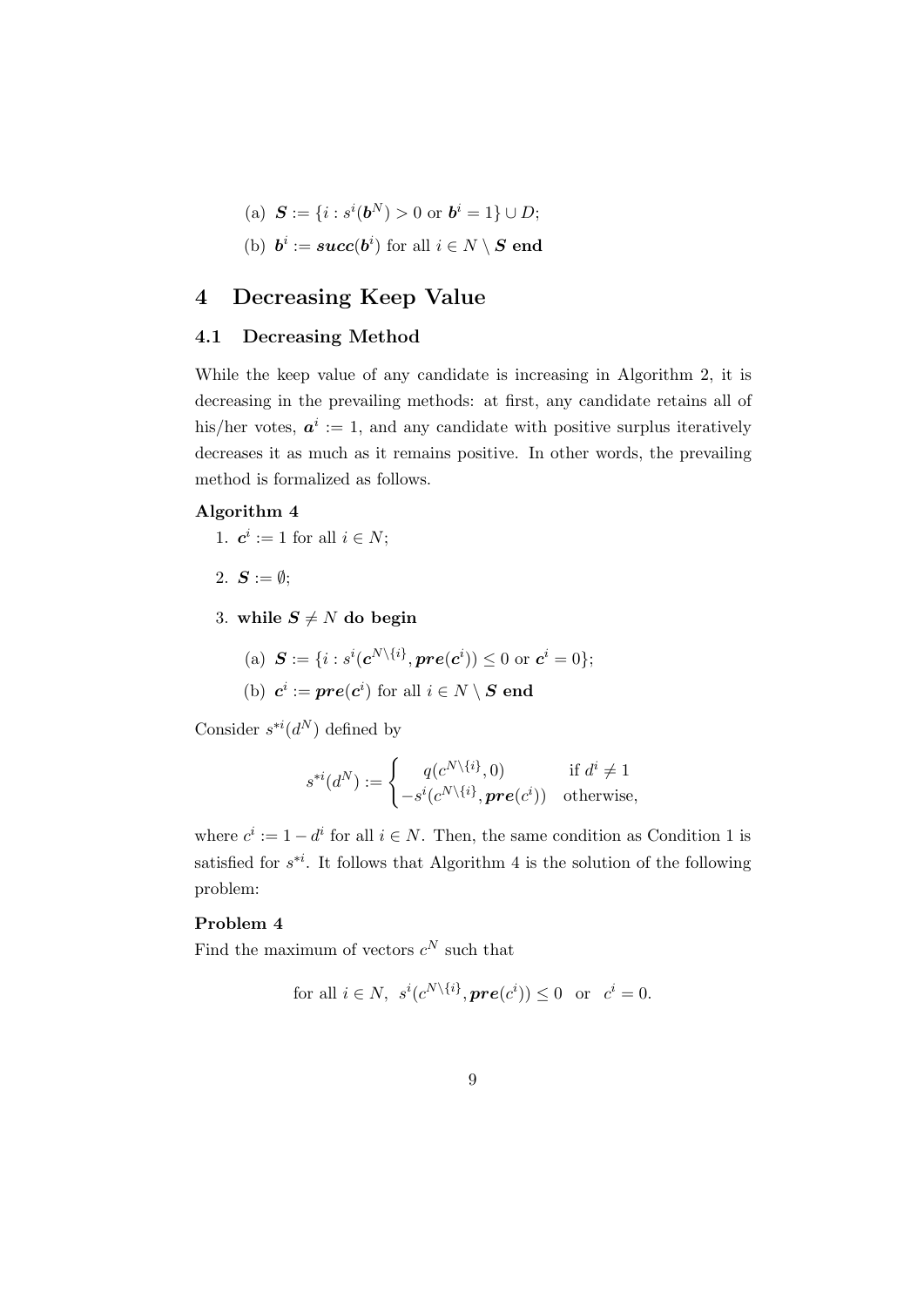Note that the same discussion on the order-independence is also applicable to this case. Thus, adopting the updating rule

$$
\boldsymbol{c}^i := \min\left\{c^i \in X^i : c^i > \frac{\boldsymbol{c}^i q(\boldsymbol{c}^N)}{v^i(\boldsymbol{c}^i)}\right\}
$$

for acceleration, we obtain, as variations of Algorithm 4, the algorithm for Meek's method by Hill, Wichmann and Woodall (1987) and that of New Zealand Local Electoral Regulations 2001.

### **4.2 Difference Between the Two Methods**

Let  $a^{*N}$  be the solution of Problem 2 and  $c^{*N}$  that of Problem 4. It can be easily shown that  $c^{*N}$  satisfies the constraint of Problem 2. Then, by the definition of the minimum,

$$
c^{*i} \ge a^{*i}, \text{ for all } i \in N.
$$

The difference between  $a^{*N}$  and  $c^{*N}$  may affect the determination of the winners as well as that of the losers. To see this, consider the case where the set of candidates is  $\{A, B, C, D, E\}$ , the number of seats is four, and the list of votes is:

> 51 :*A, B, C*; 51 :*B, A, C* 40 :*C* 47 :*D, E*; 43 :*E.*

In Meek's rule with  $X^i = \{0, 0.1, 0.2, \ldots, 1\}$ , by Algorithm 4, we obtain  $c^{*N} = (1, 1, 1, 1, 1, 1)$  and the winners are *A*, *B* and *D*, while by Algorithm 2, we obtain  $a^{*N} = (0.7, 0.7, 1, 1, 1, 1)$  and C is also an winner. Following Algorithm 4, if, in every eliminating stage, the candidate with the lowest votes is eliminated, then *C* is ultimately determined to be a loser.

To analyze the difference, consider the matrix below, which denotes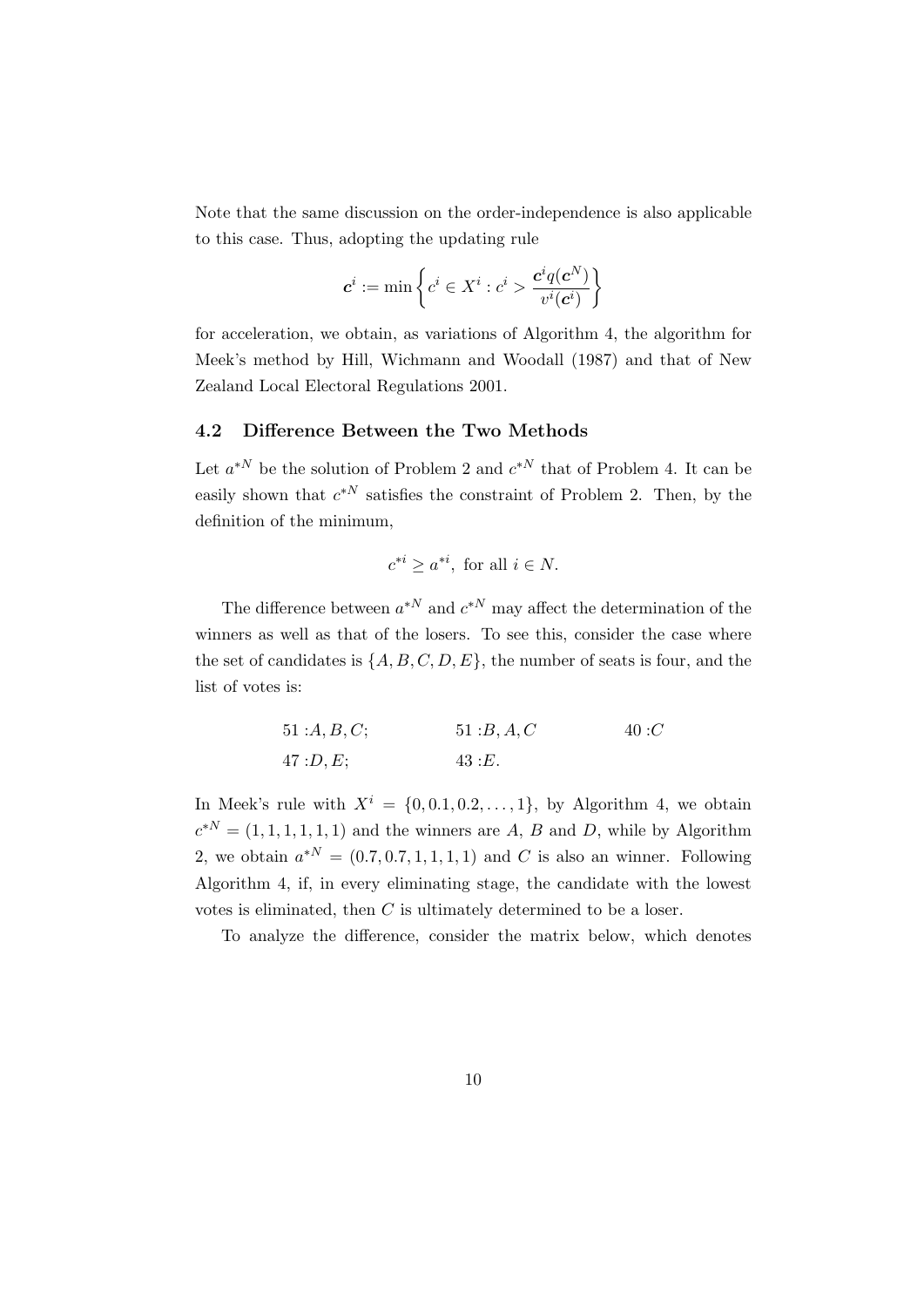$s^A(a^N)$  for  $a^N = (a^A, a^B, 1, 1, 1, 1)$ :

|                | $\overline{1}$ | 0.9                                                                    | 0.8                   | 0.7       | 0.6 |
|----------------|----------------|------------------------------------------------------------------------|-----------------------|-----------|-----|
| $a^A$          |                |                                                                        |                       |           |     |
| $\overline{1}$ | -4.6           | 9.7                                                                    |                       | 14.8 19.9 | 25  |
| 0.9            | $-0.9$         |                                                                        | 4.09 8.68 13.27 17.86 |           |     |
| 0.8            |                | $-5.6$ $-1.52$ $2.56$ $6.64$ $10.72$                                   |                       |           |     |
| 0.7            |                | $-10.7$ $-7.13$ $-3.56$ <b>0.01</b> 3.58                               |                       |           |     |
| 0.6            |                | $\begin{vmatrix} -15.8 & -12.74 & -9.68 & -6.62 & -3.56 \end{vmatrix}$ |                       |           |     |

For example, if  $(a^A, a^B) = (0.7, 0.9)$  then  $s^A(a^N) = -7.13$ . If candidate *A* decreases his/her keep value from  $(a^A, a^B) = (1, 1)$  individually, the surplus becomes negative. Thus, the prevailing method never attains  $(a<sup>A</sup>, a<sup>B</sup>) = (0.7, 0.7)$ . On the other hand, the coalition of *A* and *B* can decrease their keep values and keep their surpluses positive. Roughly speaking, the difference arises from the fact that in our method, coalitions of candidates as well as individual candidates jointly transfer their positive surpluses and keep them positive.

### **5 Concluding Remarks**

In this paper, we formulate the feedback mechanism of STVs by games with punishment-dominance. By the framework, we propose a new method of finding the winners and the corresponding keep value vector and compare this method with the prevailing one. We show that our method yields the correct solution for any given minimum unit of the scale.

As a secondary result, we obtain the non-procedural definition of the outcome of STV for the existing method as well as the new method (Problems 2 and 4). While procedural definitions of outcome (the algorithms themselves) are indispensable, they are too complicated to persuade many people to adopt STV elections. Thus, the simplicity of non-procedural definitions will, I think, contribute to spreading and legislating STV.